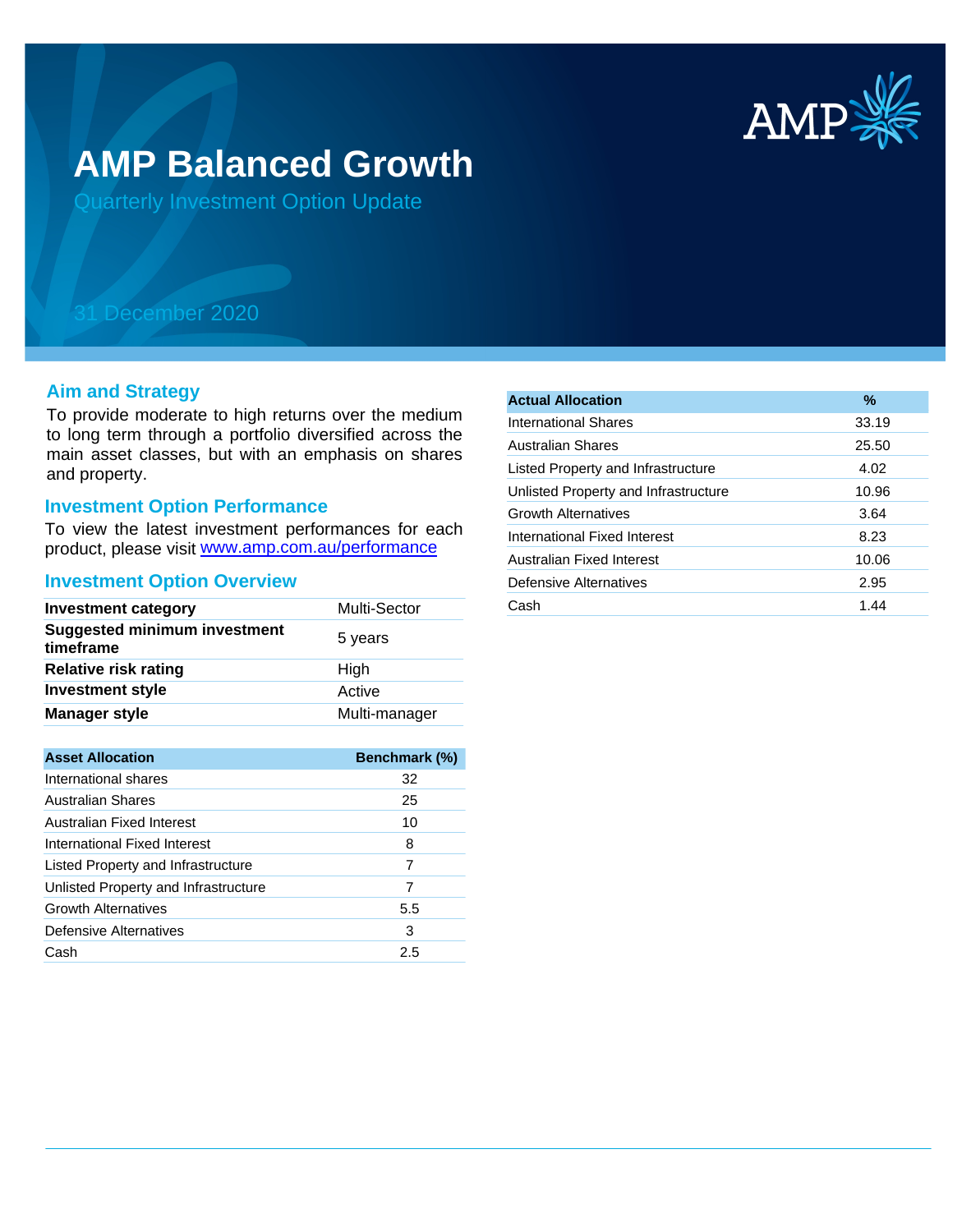#### **Fund Performance**

The Option delivered a strong positive return over the December quarter, continuing its impressive rebound since its lows in March, to finish the year on an encouraging note. As has been the case since March, the momentum of growth assets continued to be the key driver of the strong performance. However, over the quarter, the Option underperformed the benchmark (before fees), largely due to weak underlying manager returns, which also impacted its performance versus peers. Despite this, longer-term performance remains robust and ahead of peer median.

Geopolitics, stimulus relief and COVID-19 news dominated share markets. In the US, political uncertainty was quelled as Joe Biden was confirmed by the electoral college as the President Elect of the United States of America. Additionally, the signing of the economic stimulus relief bill, the CARES Act, provided further reprieve and economic support. Despite a worrying increase in COVID-19 cases in the northern hemisphere, the announcement of three effective vaccines improved investor sentiment to extend the post-US election rally into the year-end. Overall, the S&P/ASX 200 index ended the quarter up 13.7% and the MSCI World ex Australia index closed up 12.7% (in local currency terms). Cyclical segments of the market and small-cap stocks were among the key winners. However, the Option slightly underperformed across both Australian and international shares due to an overweight in exposure to quality, growth and momentum securities in a period where value (cyclicals) outperformed. Furthermore, adverse movements the Option's emerging market exposures also detracted from returns.

In fixed income markets, government bonds were largely flat as interest rates were range bound, while credit markets rallied, consistent with the 'risk-on' tone. The Option benefited from underlying managers who gained timely exposure to the credit market as spreads tightened. Performance within the alternatives and unlisted asset classes were mixed, positively contributing overall.

Looking ahead, we remain cautiously optimistic for 2021. We believe the factors that benefitted markets in 2020, including: (i) easy monetary policy; (ii) fiscal stimulus; (iii) rollout of vaccines; and (iv) the resolution of many geopolitical concerns, are likely to continue in the new year. However, the sharp 'V-shaped' recovery has left markets somewhat susceptible to a correction. As such, holding an active, well-diversified exposure to both growth and defensive assets will continue to benefit the Option should volatility return. Consequently, our positioning has remained unchanged. We continue to target a broadly neutral allocation, including exposures to unlisted and alternative strategies, which act as important diversifiers to our listed securities.

#### **Market Review**

December saw some closure and improved visibility on issues that had been weighing on the market for most of 2020. Despite further COVID-19 waves, breakouts and new strains, tangible plans for vaccine rollouts in 2021 showed an improved path to normalcy. In Europe, a Brexit deal was finally agreed and signed. All-in-all, the global environment imparted a more positive backdrop at the tail-end of the year which kept equity markets supported. However, many equity markets now look stretched and signs of excessive optimism have been reflected in IPOs often trading significantly above their launch valuations, with sketchy or sometimes zero profitability.

Ahead of the US presidential election global equities exhibited mixed performance as the initial acrimonious presidential debate impacted market certainty and support. After a protracted count, Democratic candidate Joe Biden won the election, although it took significant time for the Trump administration to tacitly accept defeat and agree to co-operate with a transition of power. Post the US election, global equity markets were buoyed by increased political certainty and positive news on several viable COVID-19 vaccines.

Global markets will be looking ahead to 2021 hoping than the impact of 2020 will be able to be reversed as soon as possible once vaccine programmes start to make their full effect felt.